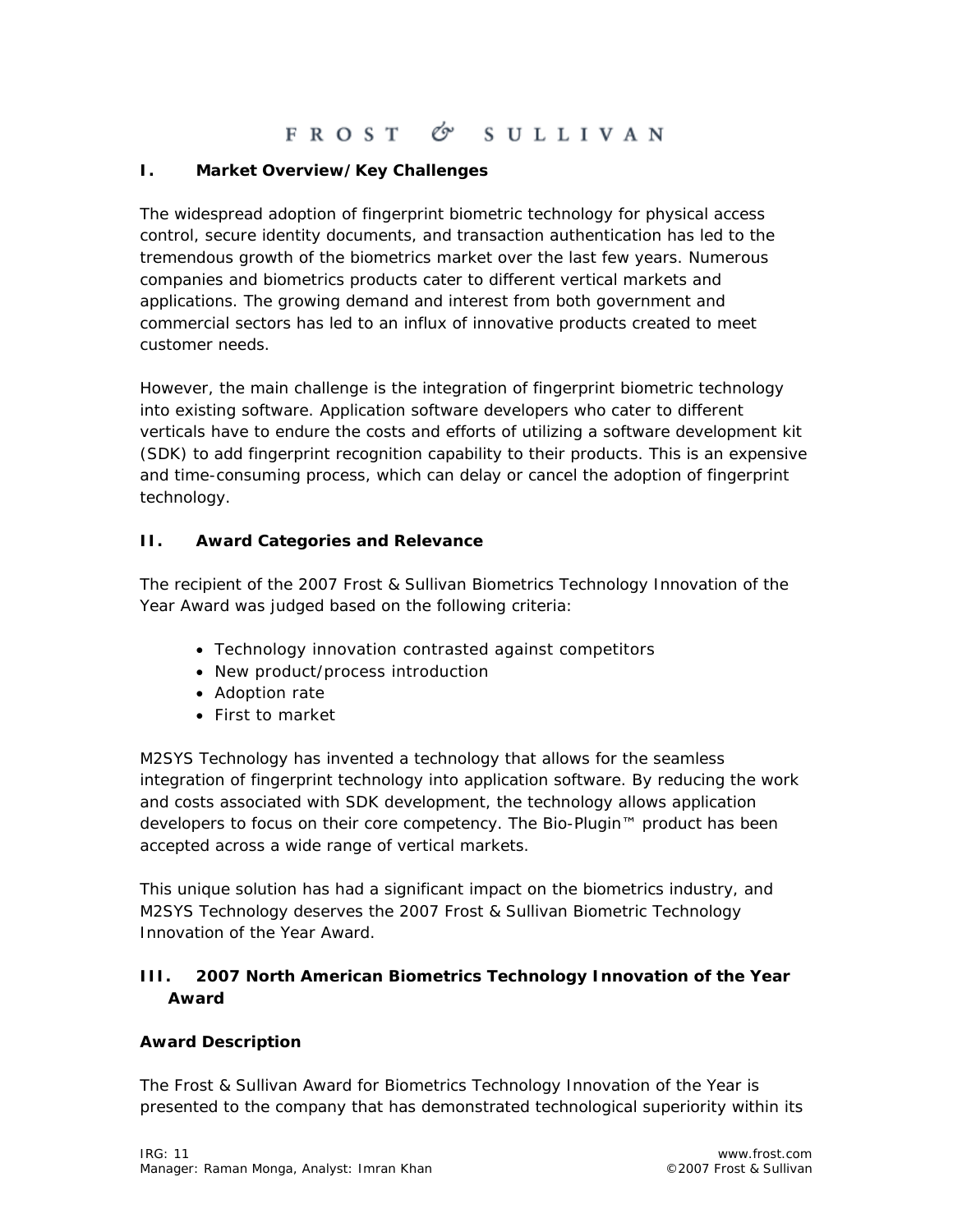industry. This Award recognizes the ability of the company to successfully develop and introduce new technology, formulate a well-designed product family, and make significant product performance contributions to the industry.

#### **Research Methodology**

To choose the recipient of this Award, the analyst team tracks emerging and existing technologies, as well as R&D developments. This is accomplished through interviews with major market participants and extensive secondary research. Also considered are elements such as product launches, customer acceptance, penetration rates, and time to market. Finally, competitors are compared and ranked for relative positions. Frost & Sullivan then presents the award to the company that received the number one industry rank.

#### **Measurement Criteria**

In addition to the methodology described above, specific criteria are used to determine the final competitor rankings in this industry. The award recipient has excelled based on one or more of the following criteria:

- Technology innovation contrasted against competitors
- R&D expenditures
- New product/process introduction
- Price premium
- First to market
- Adoption rate
- Penetration rate

# **2007 North American Biometrics Technology Innovation of the Year Award Award Recipient: M2SYS Technology**

The 2007 Frost & Sullivan Biometrics Technology Innovation of the Year Award is presented to M2SYS Technology in the biometrics domain for demonstrating technological superiority through its Bio-Plugin™ solution.

#### **Company Overview**

M2SYS is an industry leader in fingerprint identity management technology. Bio-Plugin™ is its flagship, patent-pending solution. It is fully functional, turnkey fingerprint recognition software that rapidly integrates into third-party programs, in many cases with no additional development required. M2SYS also offers several stand-alone applications and desktop security products that leverage its biometrics engine to help protect assets, lower costs, and reduce risk.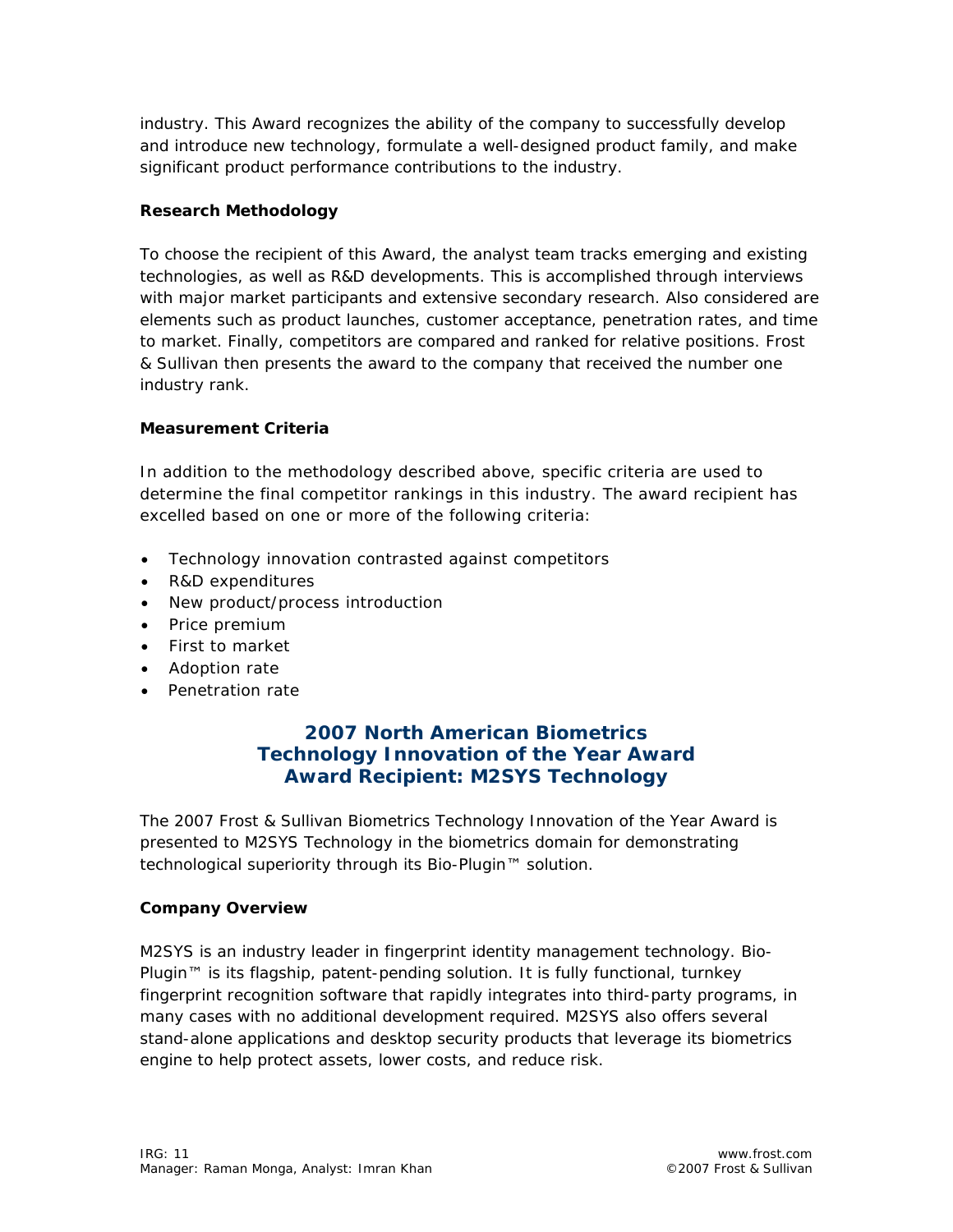## **Significance and Advantages of the Bio-Plugin™ Solution**

Bio-Plugin™ solves the problem of low level biometric software integration. It enables the rapid integration of fingerprint recognition with existing software by eliminating the development work and challenges that software engineers would otherwise face. It is a completely developed, scalable solution, and it runs independently of the host application.

This solution has altered the manner in which software developers previously integrated biometric fingerprint technology into their applications. It can be incorporated into any Windows or Web-based software with only a couple hours of development and it supports any biometric technology SDK. It is also currently the only solution of this type in the market.

The advantages of the Bio-Plugin™ solution are as follows:

- Drastically reduces the significant time and resource investment required to develop a robust and scalable biometric fingerprint recognition system
- Allows software developers to rapidly integrate an end-to-end, server-based biometric fingerprint system
- Eliminates the expense associated with supporting and maintaining the fingerprint system on an ongoing basis
- Operates with complete run-time independency from the host software
- Enables software providers to remain focused on their core products
- Works in both Citrix and Terminal Services

#### **Widespread Adoption**

The significant time and cost reduction offered by implementing the Bio-Plugin™ product has enabled M2SYS to penetrate a wide range of vertical markets.

The company initially found its niche in the law enforcement and detention facility sector. With the rise of the commercial sector's demand for biometric solutions, M2SYS's technology is being utilized in educational institutions, childcare centers, fitness and leisure centers, point of sale and banks, and in the healthcare vertical.

M2SYS expects banking and healthcare areas to offer maximum growth opportunities in the long term. A prominent Fortune 500 banking and financial services firm selected the M2SYS system for integration into a Web-based application to identify employees who are performing mortgage-related transaction operations.

Similarly, in the healthcare sector, a Fortune 500, global medical products and services company integrated Bio-Plugin™ into its facility management software to identify blood donors at 57 centers across the United States. As a result of this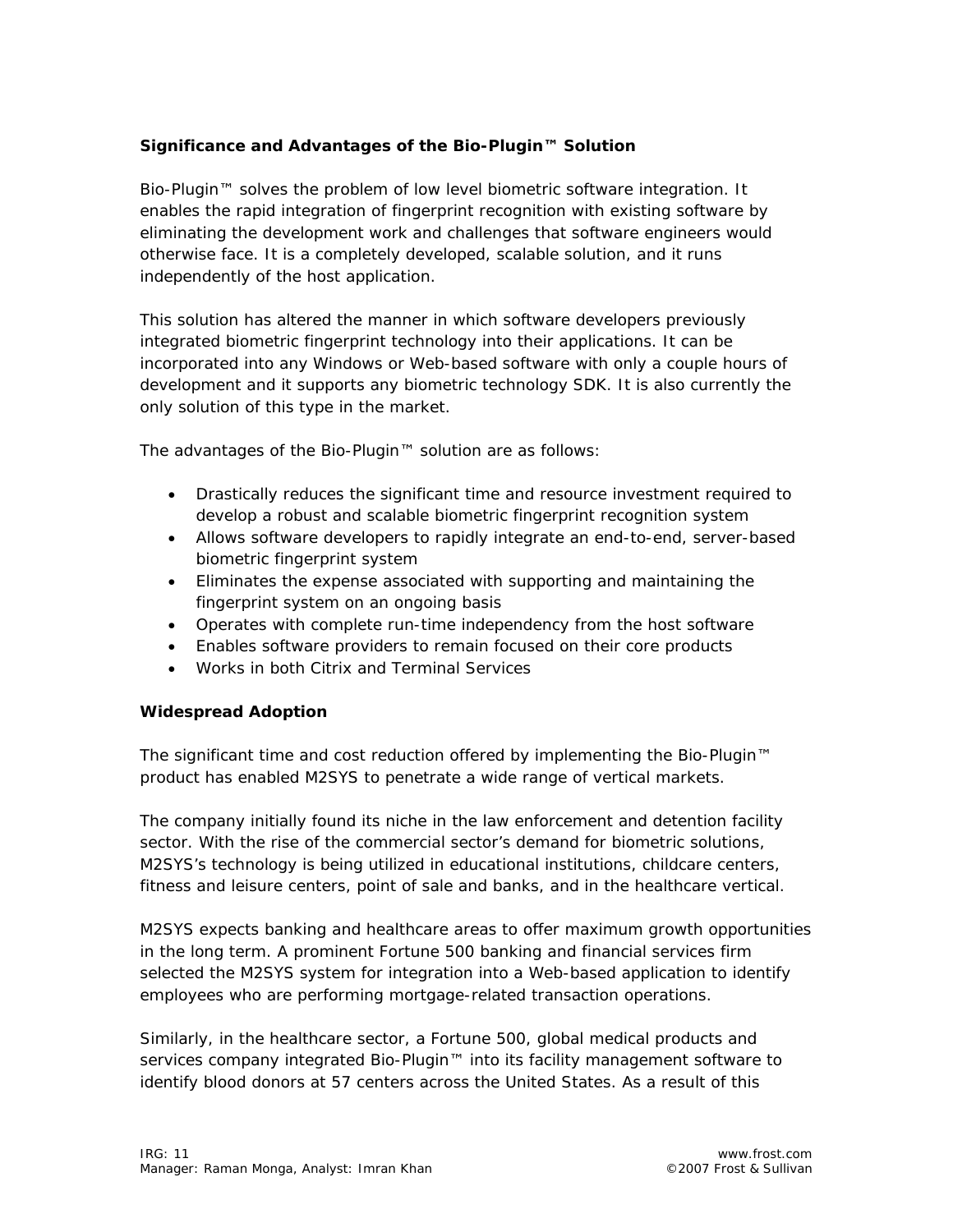partnership, the M2SYS fingerprint system also received approval from the Food and Drug Administration (FDA).

## **Delivering More than Just Technology**

M2SYS is renowned for its outstanding customer support. It works with its customers from the initial to the final stage, with a dedicated M2SYS engineer to be involved in the entire integration process and to provide support as required. It also utilizes a preemptive approach toward technical support, by periodically contacting the integrators to obtain feedback, ideas, and suggestions on the system, and to address issues before they become escalated.

With respect to marketing, M2SYS works with its customers' marketing department to assist with various sales initiatives. It shares ideas on how to address typical enduser concerns and maintains a close partnership to ensure a fast ROI for its customers.

#### **Conclusion**

The combination of M2SYS's Bio-Plugin™ technology and customer service practices has earned it an outstanding reputation in the biometrics industry. The Bio-Plugin™ solution has enabled fingerprint technology to be integrated into any software.

The company's innovative technology has had a discernable effect on the growth of biometric technology adoption in the global marketplace. In recognition of these achievements, Frost & Sullivan is pleased to present M2SYS Technology with the 2007 North American Biometrics Technology Innovation of the Year Award.

#### **About Best Practices**

Frost & Sullivan Best Practices Awards recognize companies in a variety of regional and global markets for demonstrating outstanding achievement and superior performance in areas such as leadership, technological innovation, customer service, and strategic product development. Industry analysts compare market participants and measure performance through in-depth interviews, analysis, and extensive secondary research in order to identify best practices in the industry.

#### **About Frost & Sullivan**

Frost & Sullivan, a global growth consulting company, has been partnering with clients to support the development of innovative strategies for more than 40 years. The company's industry expertise integrates growth consulting, growth partnership services, and corporate management training to identify and develop opportunities. Frost & Sullivan serves an extensive clientele that includes Global 1000 companies, emerging companies, and the investment community by providing comprehensive